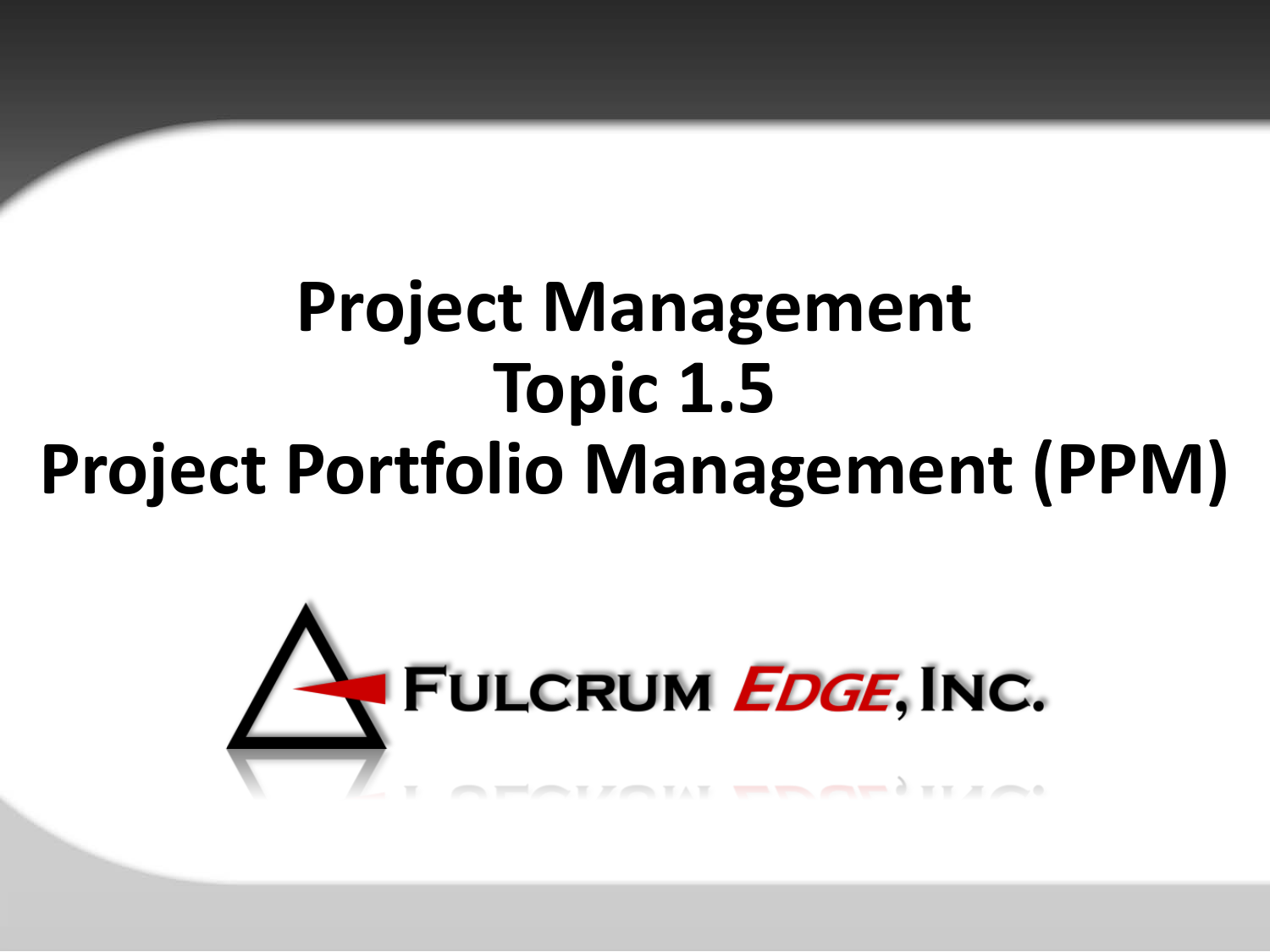## Tasks, Projects, Programs & Portfolio

- **Tasks** are the **work elements** of a project
- Projects accomplish a unique objective in a set time frame
- **Multi-company projects** are a **special type of project**  (involve multiple companies)
- **Programs** are more encompassing, **consisting of multiple projects** that are interrelated.
- **Portfolio** is the **overall set of all programs and projects** for an organization.

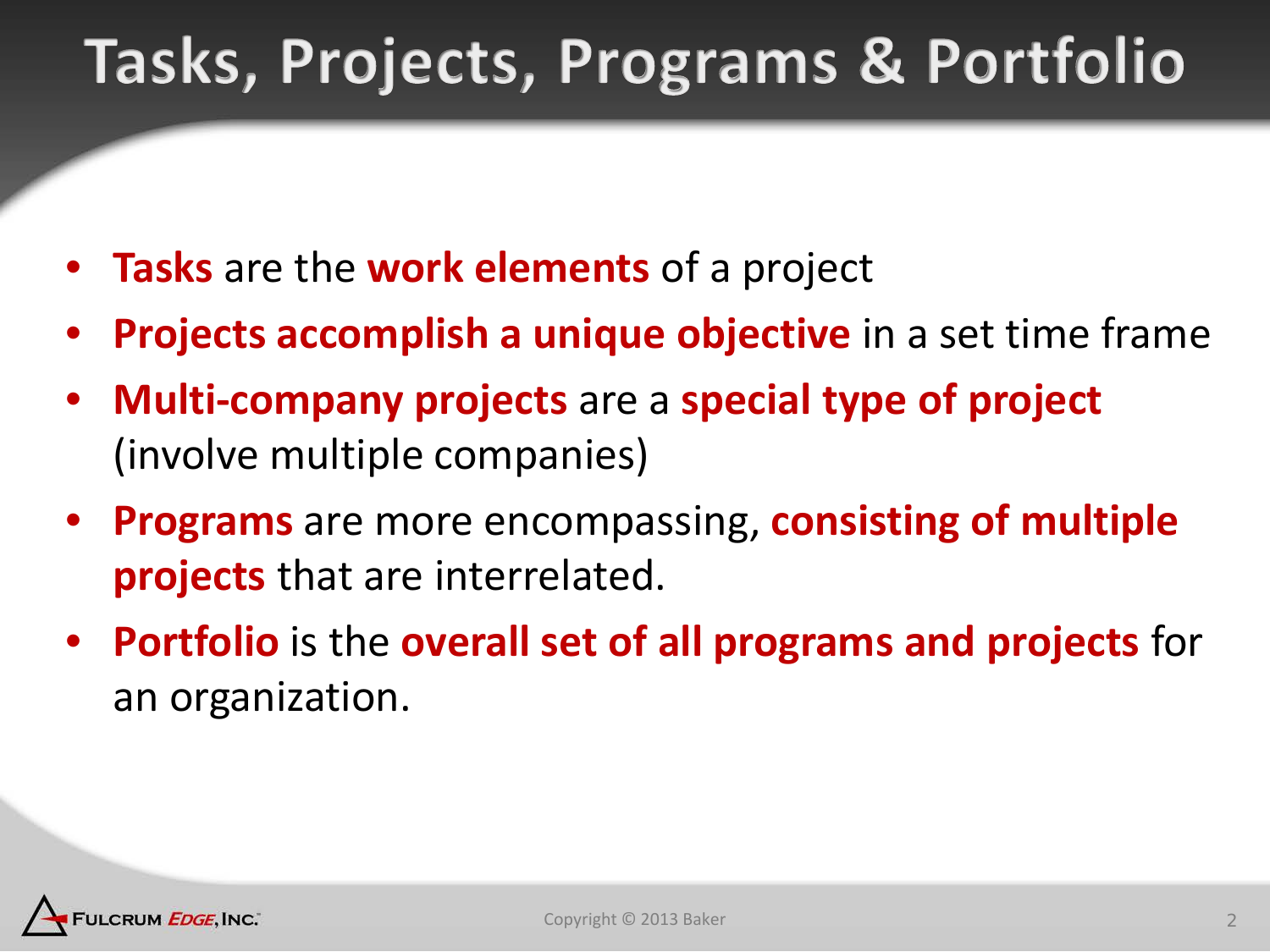## **Project Hierarchy**



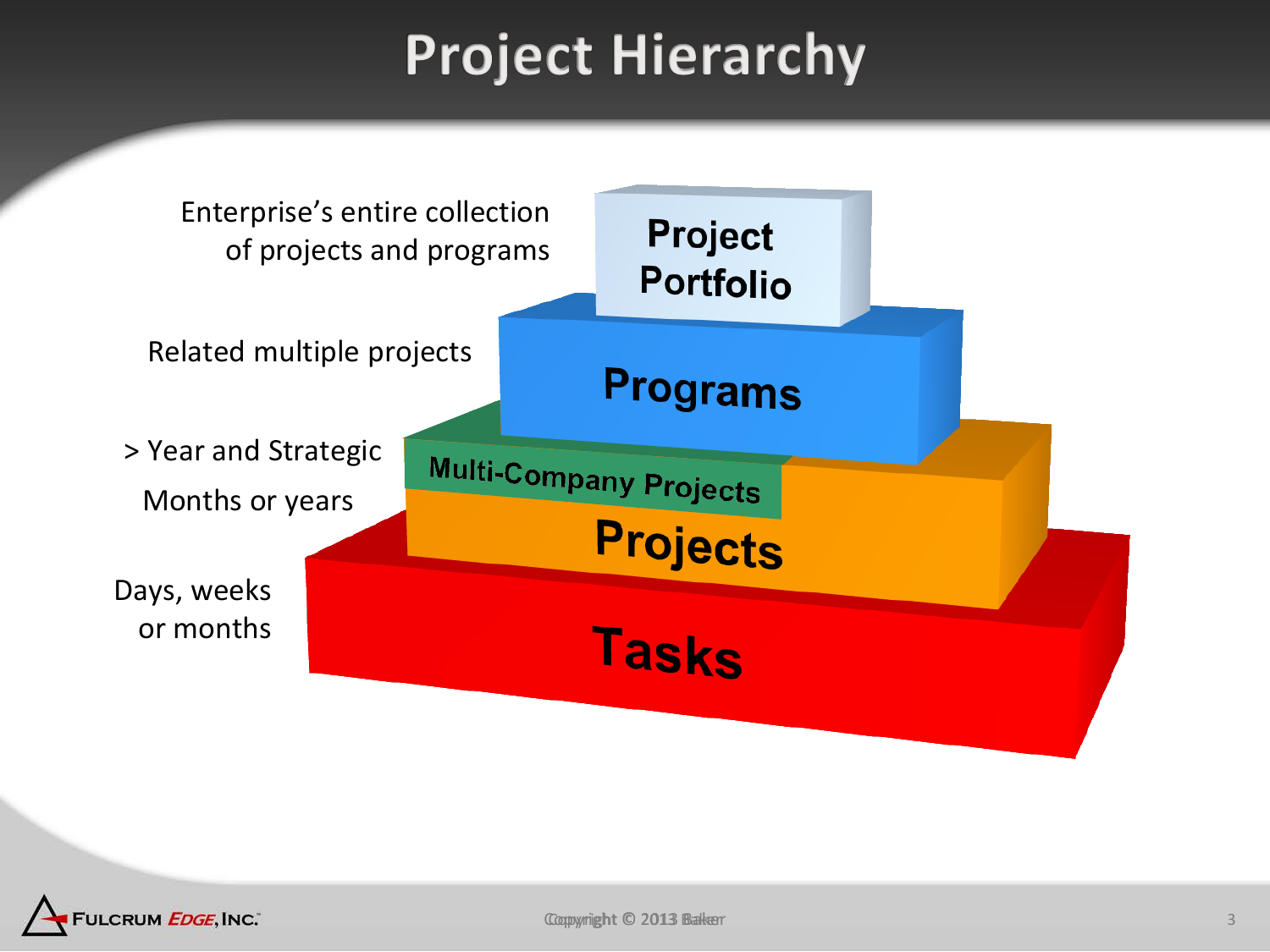## **Project Portfolio Management**

#### **Portfolio management assesses, selects and monitors projects for the following:**

- Value, benefits, and risks
- Alignment with strategy and goals
- Consistent with values and culture
- Contribute to positive cash flow
- Effective use of resources
- Provide for current contributions to firm's health as well as future success

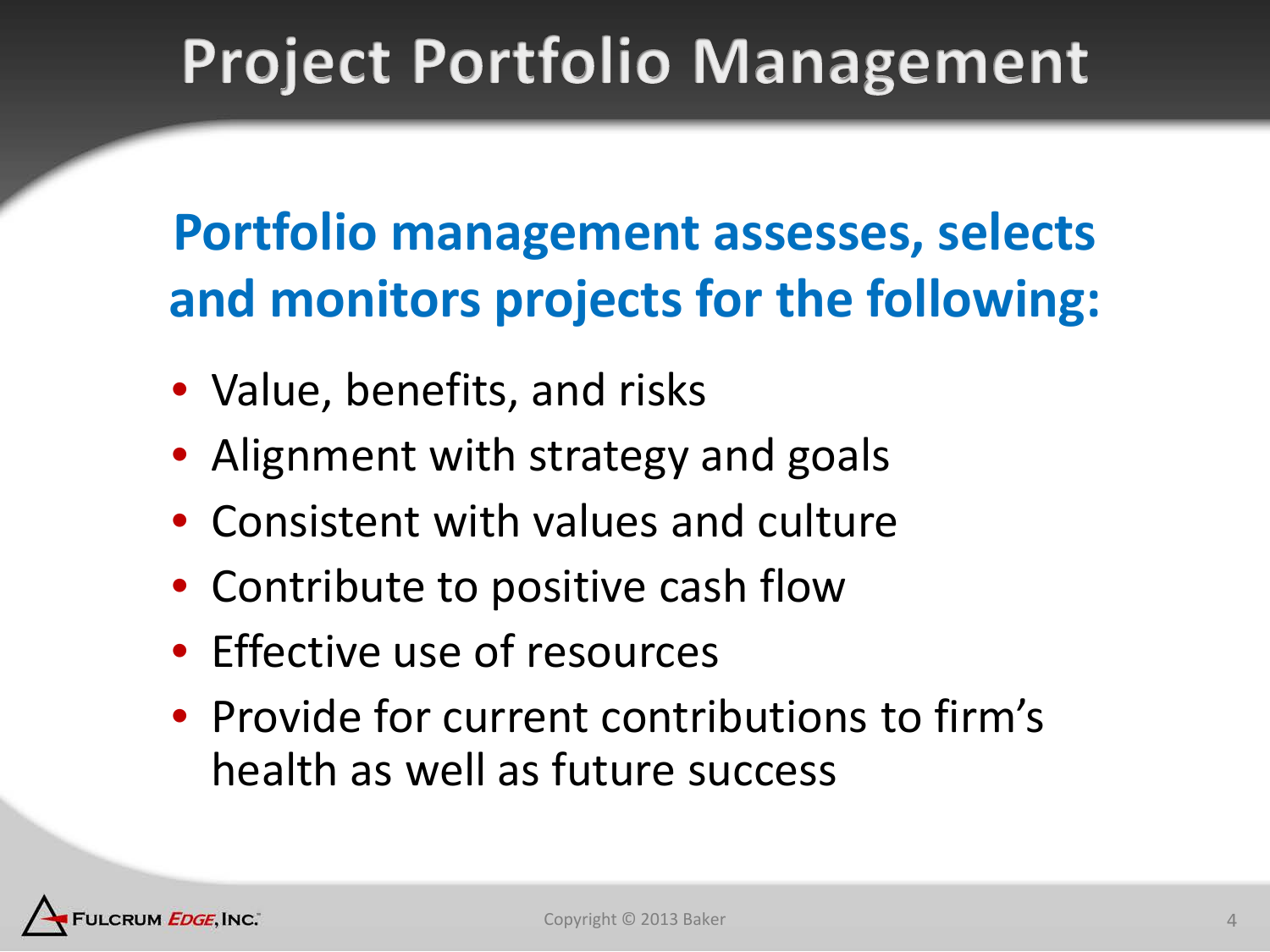## **Considerations in Project Initiation**

Market Demand Organizational Need **V** Technology Advance Customer Request Legal Requirements

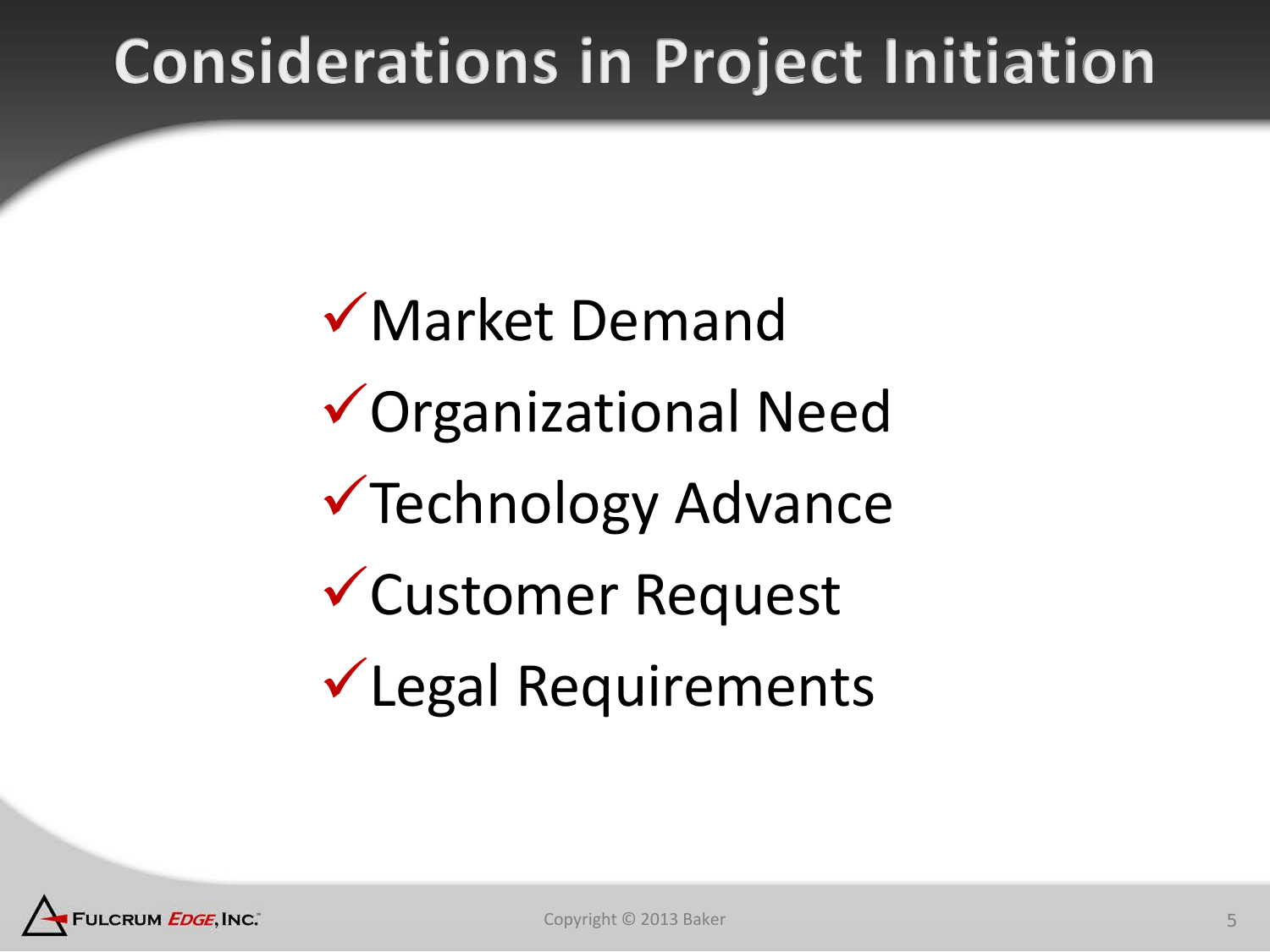## **Projects Must Link to Corporate Strategy**

Sponsors and Project Managers must know the corporate strategy to

- Select projects
- Make project decisions
- Prioritize work

# **PROJECT STRATEGY**

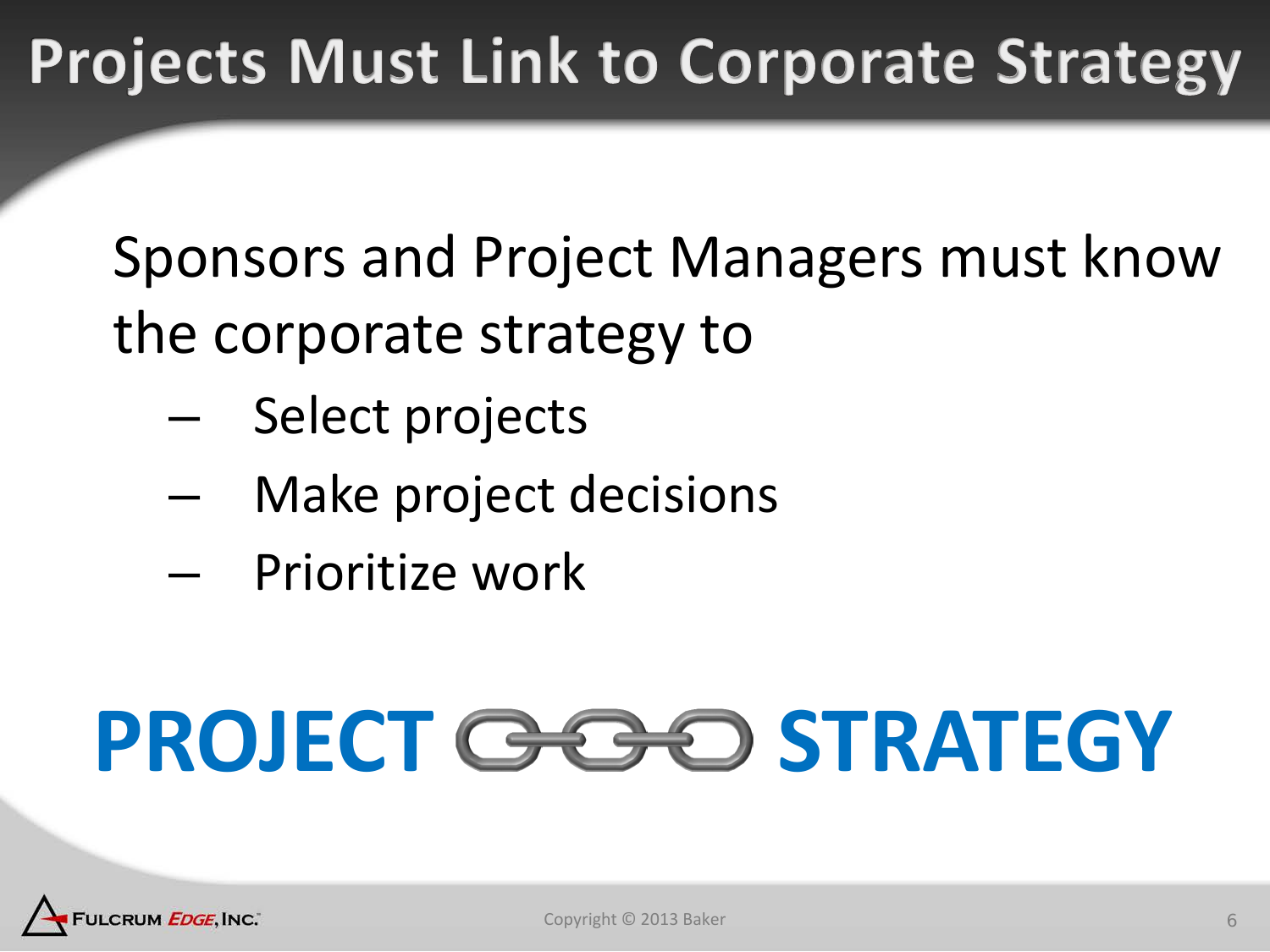### 1.5.1 Team Exercise



### **1.5.1 Team Exercise Strategy and Projects**

#### Learn by Doing Project Management Pages 13-14



Copyright © 2013 Baker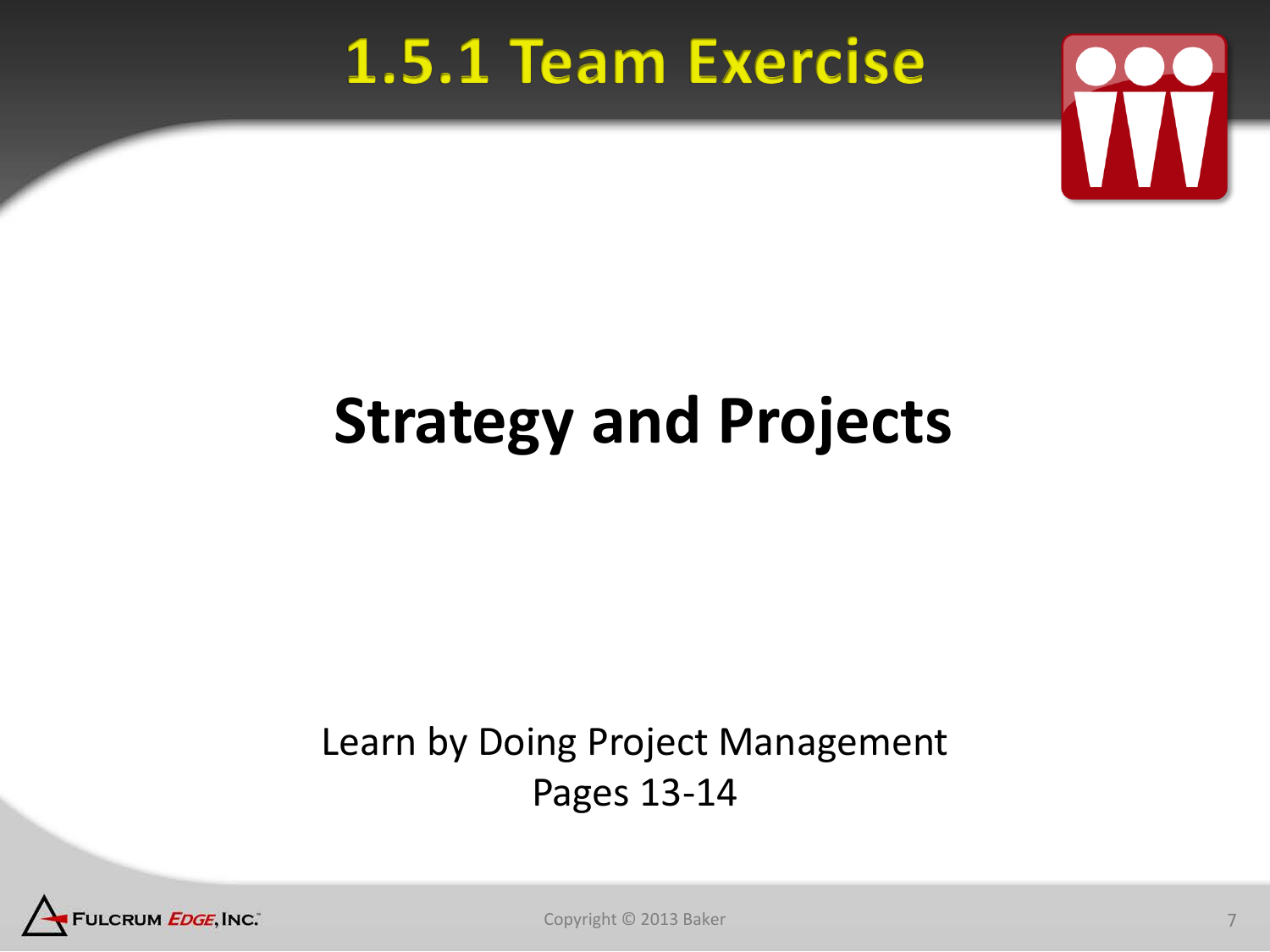## **MPM Definition of a Strategic Project**

#### **A Strategic Project in MPM meets one or more of the following criteria:**

- 1. Large Size
- 2. High Risk
- 3. High Opportunity
- 4. High Complexity with medium or greater risk
- 5. High Complexity with medium or greater opportunity